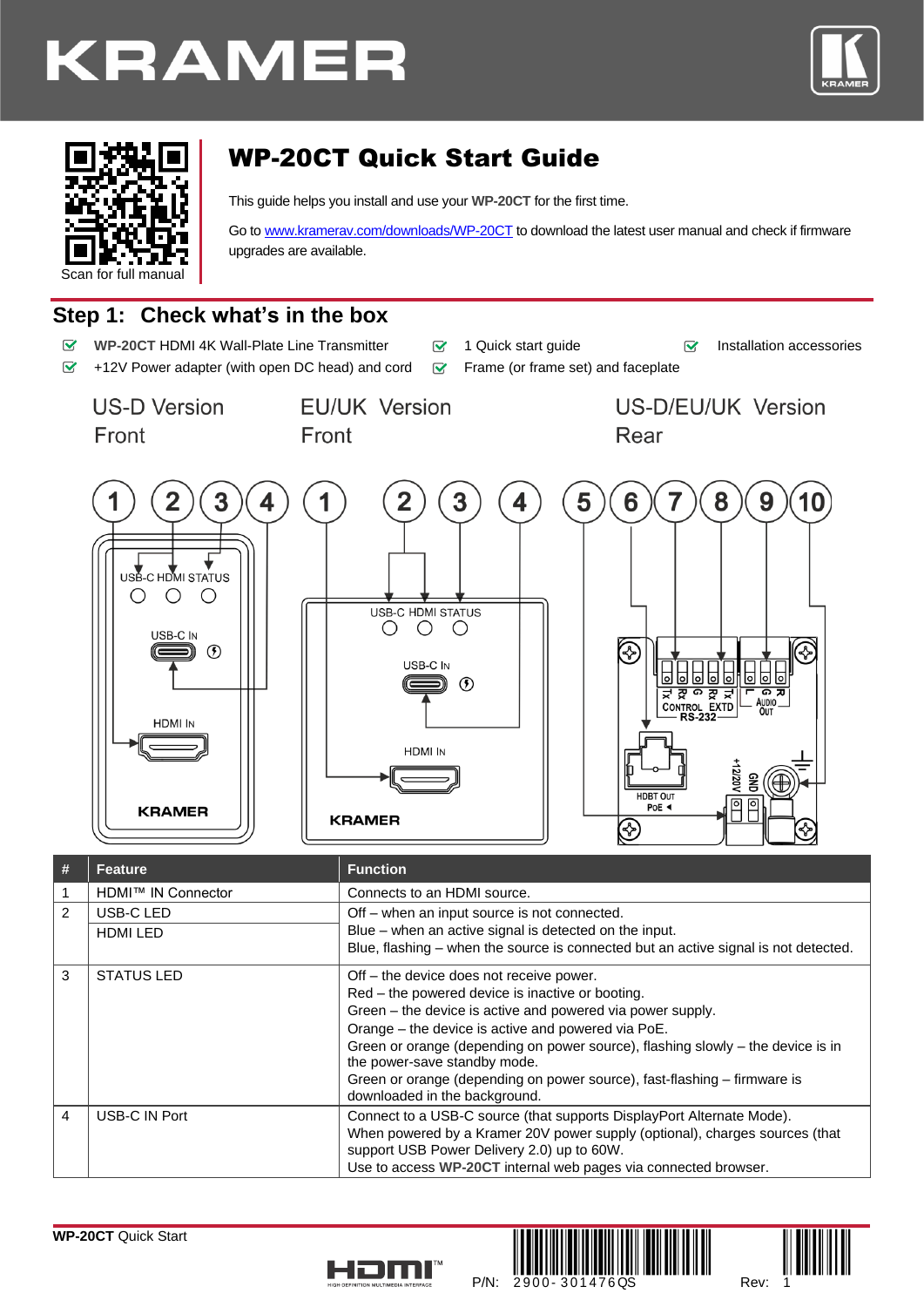| #  | <b>Feature</b>                                                            | <b>Function</b>                                                                                                                                                                                   |
|----|---------------------------------------------------------------------------|---------------------------------------------------------------------------------------------------------------------------------------------------------------------------------------------------|
| 5  | 12V/20V Power Supply 2-pin<br><b>Terminal Block Connector</b>             | Connect to the power supply (required for USB charging). Connect GND to GND,<br>+12V/20V to +12/20V.                                                                                              |
|    |                                                                           | If you need to charge a device via the USB-C port, use Kramer 20V power supply<br>(optional).                                                                                                     |
| 6  | HDBT OUT PoE ◀ RJ-45 Connector                                            | Connect to the HDBT IN port on a PoE-provider receiver (for example, TP-789R)<br>or a receiver (for example, TP-580R).                                                                            |
|    |                                                                           | When WP-20CT is connected to a PoE providing receiver, it is not necessary to<br>connect a power supply, unless the USB-C charging feature is used which requires<br>the Kramer 20V power supply. |
| 7  | CONTROL RS-232 3-pin Terminal<br>Block Connector (Tx, Rx and<br>common G) | Connect to a controller to control the device.                                                                                                                                                    |
| 8  | EXTD RS-232 3-pin Terminal Block<br>Connector (Tx, Rx and common G)       | Connect to a controller to extend an RS-232 bi-directional signal (even if no A/V<br>signal is extended).                                                                                         |
| 9  | AUDIO OUT 3-pin Terminal Block<br>Connector                               | Connect to an unbalanced analog audio acceptor.                                                                                                                                                   |
| 10 | Ring Tongue Terminal Grounding<br>Screw                                   | Connect to grounding wire (optional).                                                                                                                                                             |

The terms HDMI, HDMI High-Definition Multimedia Interface, and the HDMI Logo are trademarks or registered trademarks of HDMI Licensing Administrator, Inc.

# **Step 2: Install the WP-20CT**

Insert the device into the in-wall box (note that first you need to connect the HDBT cable and power) and connect the parts as shown in the illustrations below:

#### **EU/UK Version US-D Version**



DECORA® design frames are included in US-D models. DECORA® is a registered trademark of Leviton Manufacturing Co., Inc.

We recommend that you use any of the following standard 1 Gang in-wall junction boxes (or their equivalent):

- **US-D**: 1 Gang US electrical junction boxes.
- **EU**: 1 Gang in-wall junction box, with a cut-hole diameter of 68mm and depth that can fit in both the device and the connected cables (DIN 49073).
- **UK**: 1 Gang in-wall junction box, 75x75mm (W, H) and depth that can fit in both the device and the connected cables (BS 4662 or BS EN 60670-1 used with supplied spacers and screws).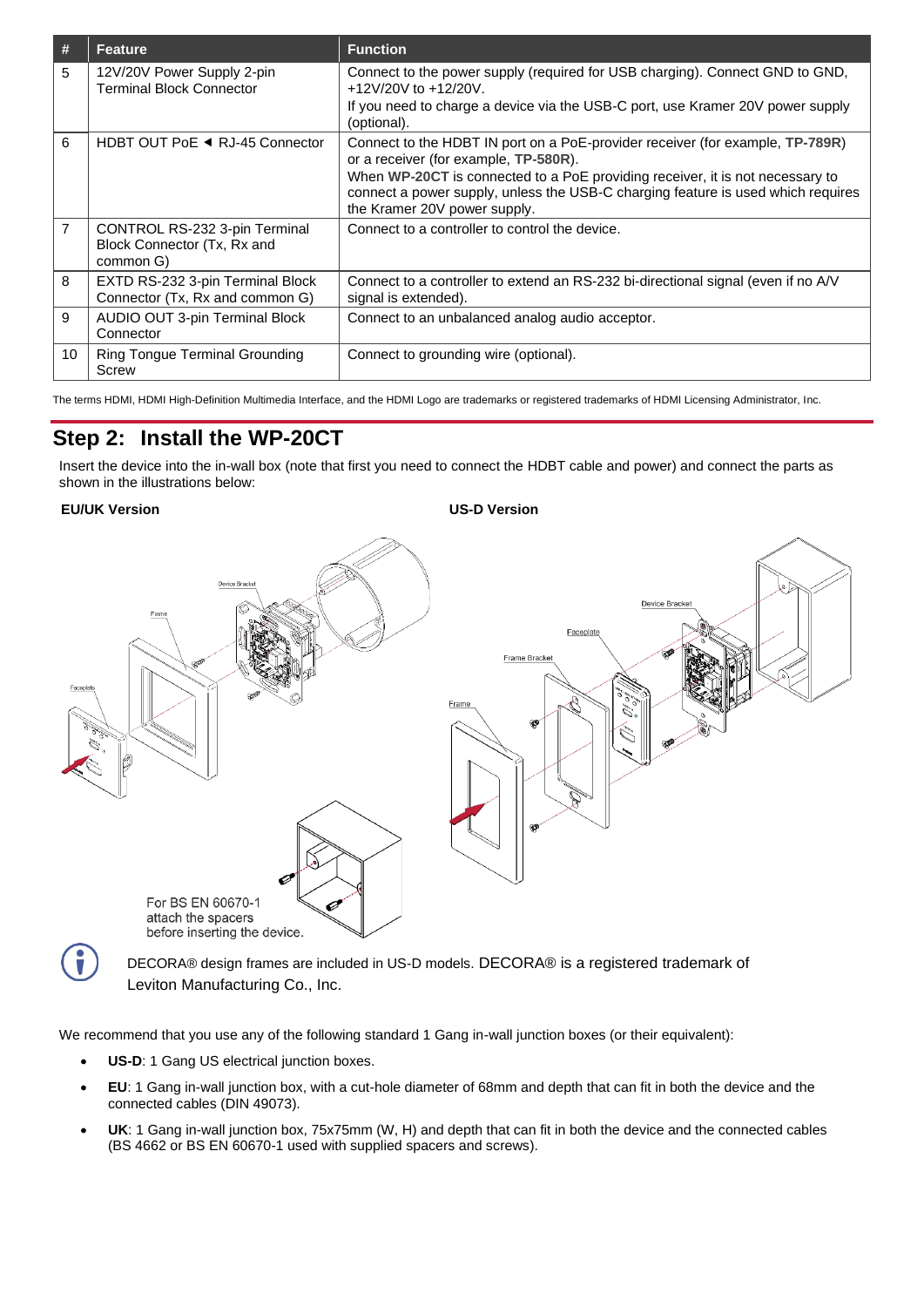## **Step 3: Connect the inputs and outputs**

Always switch OFF the power on each device before connecting it to your **WP-20CT**. For best results, we recommend that you always use Kramer high-performance cables to connect AV equipment to the **WP-20CT**.



#### **RJ-45 Pinout**

For the HDBT connector, see the wiring diagram below:



For optimum range and performance use the recommended Kramer cables available at [www.kramerav.com/product/WP-20CT.](http://www.kramerav.com/product/WP-20CT)

#### **Grounding the WP-20CT (Optional)**



M3 Ring Tongue Terminal

- 1. Connect the ring tongue terminal to the building grounding point wire (a green-yellow, AWG#18 (0.82mm<sup>2</sup>) wire, crimped with a proper hand-tool is recommended).
- 2. Insert the M3x6 screw through the toothed lock washers and the tongue terminal in the order shown above.
- 3. Insert the M3x6 screw (with the two toothed lock washers and ring tongue terminal) into the grounding screw hole and tighten the screw.